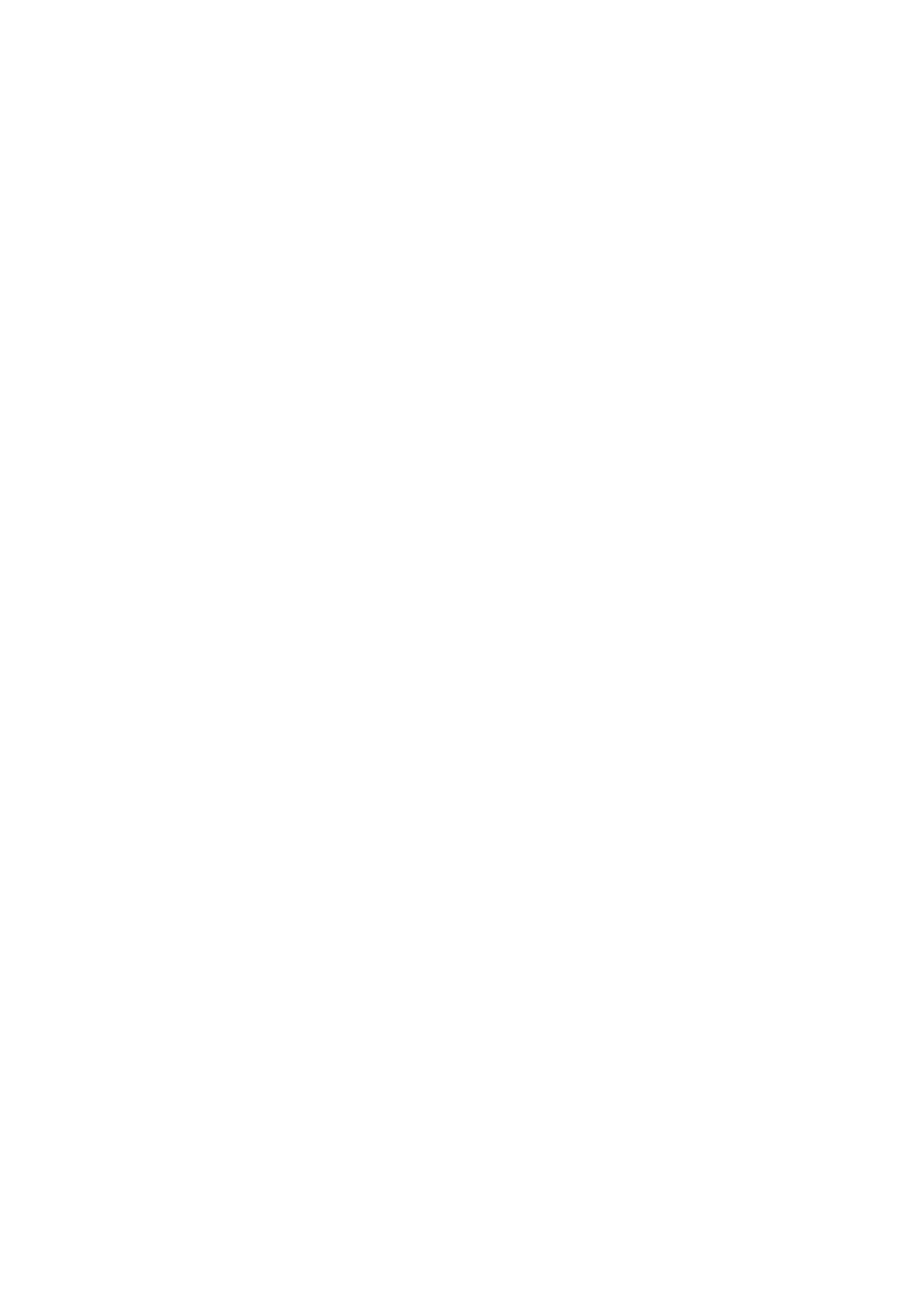### **CONTENTS**

|                                         | 5 |
|-----------------------------------------|---|
|                                         |   |
| ALBURY-WODONGA GROWTH CENTRE MANAGEMENT |   |

© Commonwealth of Australia 2014

This work is copyright. Apart from any use as permitted under the *Copyright Act 1968,* no part may be reproduced by any process without prior written permission from the National Archives of Australia. Requests and inquiries concerning reproduction and rights should be directed to the Publications Manager, National Archives of Australia, PO Box 7425, Canberra Business Centre ACT 2610, Australia.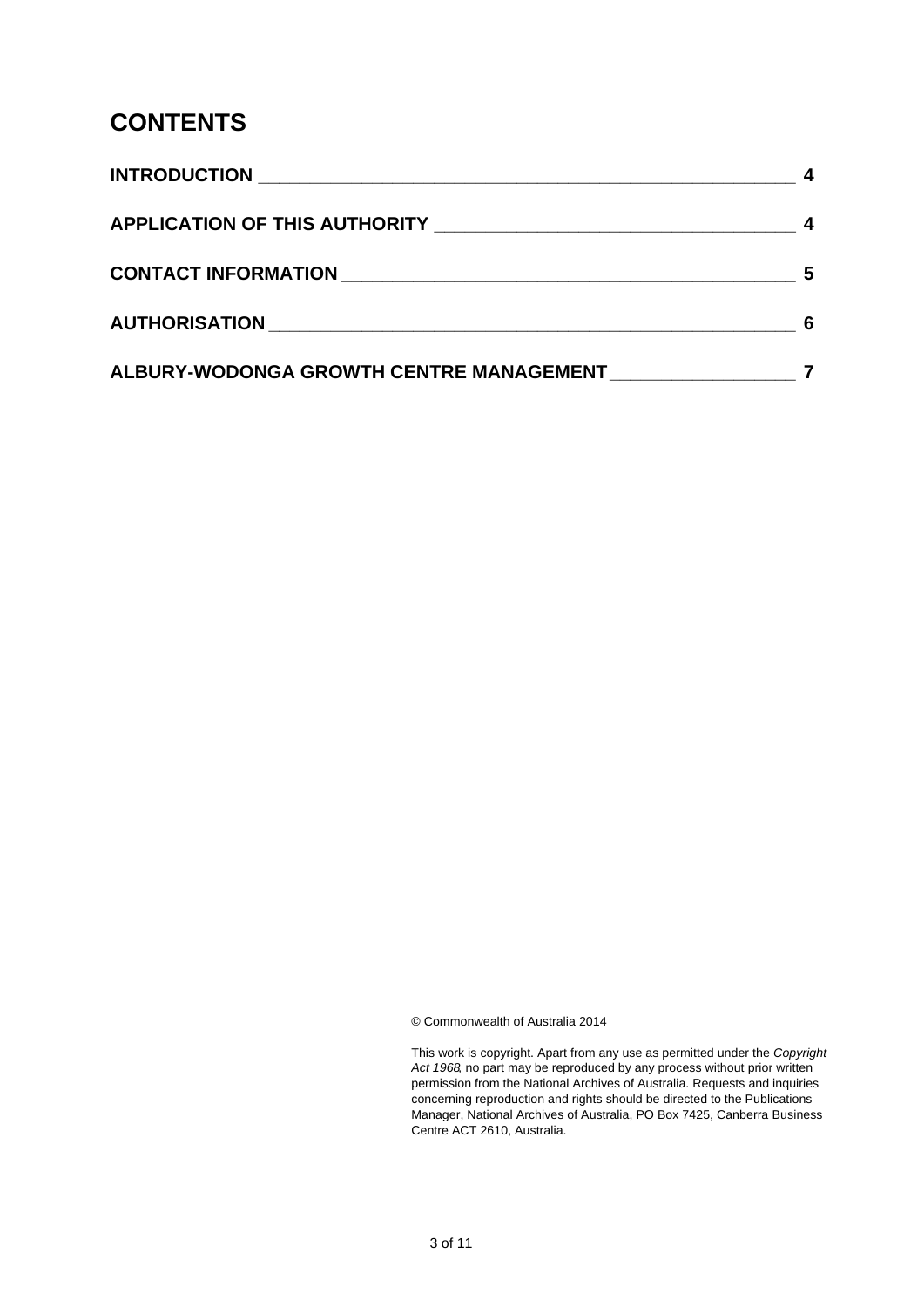### <span id="page-3-0"></span>**INTRODUCTION**

The Albury-Wodonga Corporation (AWC) and the National Archives of Australia have developed this Records Authority to set out the requirements for keeping or destroying records for the core business of Albury-Wodonga Growth Centre Management. It represents a significant commitment on behalf of AWC to understand, create and manage the records of its activities.

This Authority is based on the identification and analysis of the business of AWC. It takes into account the agency's legal and organisational records management requirements, and the interests of stakeholders, the agency and the National Archives of Australia.

The Authority sets out those records that need to be retained as national archives and specifies the minimum length of time that temporary records need to be kept. This Authority gives AWC permission under the *Archives Act 1983*, for the destruction of the temporary records described after the minimum retention period has expired. Retention periods for these temporary records are based on: an assessment of business needs; broader organisational accountability requirements; and community expectations, and are approved by the National Archives of Australia on the basis of information provided by the agency.

As changes in circumstances may affect future records management requirements, the periodic review of this Authority is recommended. All amendments must be approved by the National Archives.

### <span id="page-3-1"></span>**APPLICATION OF THIS AUTHORITY**

- 1. This Authority is to be used to determine how long records must be kept. Records are matched to the relevant core business and records class in the Authority.
	- Where the minimum retention period has expired and the records are not needed for agency business they should be destroyed as authorised in this Authority.
	- Records that have not reached the minimum retention period must be kept until they do.
	- Records that are identified as Retain as National Archives (RNA) are to be transferred to the National Archives of Australia for preservation.
- 2. This Authority should be used in conjunction with general records authorities such as:
	- AFDA Express which covers administrative business processes and records common to many Australian Government agencies;
	- General Records Authority 24 Records Relating to Data Matching Exercises; and
	- General Records Authority 31 for source (including original) records that have been copied, converted or migrated.
- 3. The Normal Administrative Practice (NAP) provision of the Archives Act 1983 gives agencies permission to destroy certain records without formal authorisation. This usually occurs where records are duplicated, facilitative or for short-term use only. NAP does not replace arrangements agreed to in this Authority but can be used as a tool to assist in identifying records for destruction together with an agency's Records Authority or Authorities, and with AFDA and AFDA Express. The National Archives recommends that agencies develop and implement a Normal Administrative Practice policy. Advice and guidance on destroying records as a normal administrative practice and on how to develop an agency NAP policy is available from the National Archives' website at **[www.naa.gov.au](http://www.naa.gov.au/)**.
- 4. Records that are reasonably likely to be needed as evidence in a current or future judicial proceeding or are subject to a request for access under the Archives Act 1983, the Freedom of Information Act 1982 or any other relevant Act must not be destroyed until the action has been completed.
- 5. Records subject to a disposal freeze must not be destroyed until the freeze has been lifted. Further information about disposal freezes and whether they affect the application of this Authority is available from the National Archives website at **[www.naa.gov.au](http://www.naa.gov.au/)**.
- 6. Where the method of recording information changes (for example from a manual system to an electronic system, or when information is migrated from one system to a new system) this Authority can still be applied, providing the records document the same core business. The information must be accessible for the period of time prescribed in this Authority. The agency will need to maintain continuing access to the information, including digital information, for the periods prescribed in this records authority or until the information is transferred into the custody of the National Archives.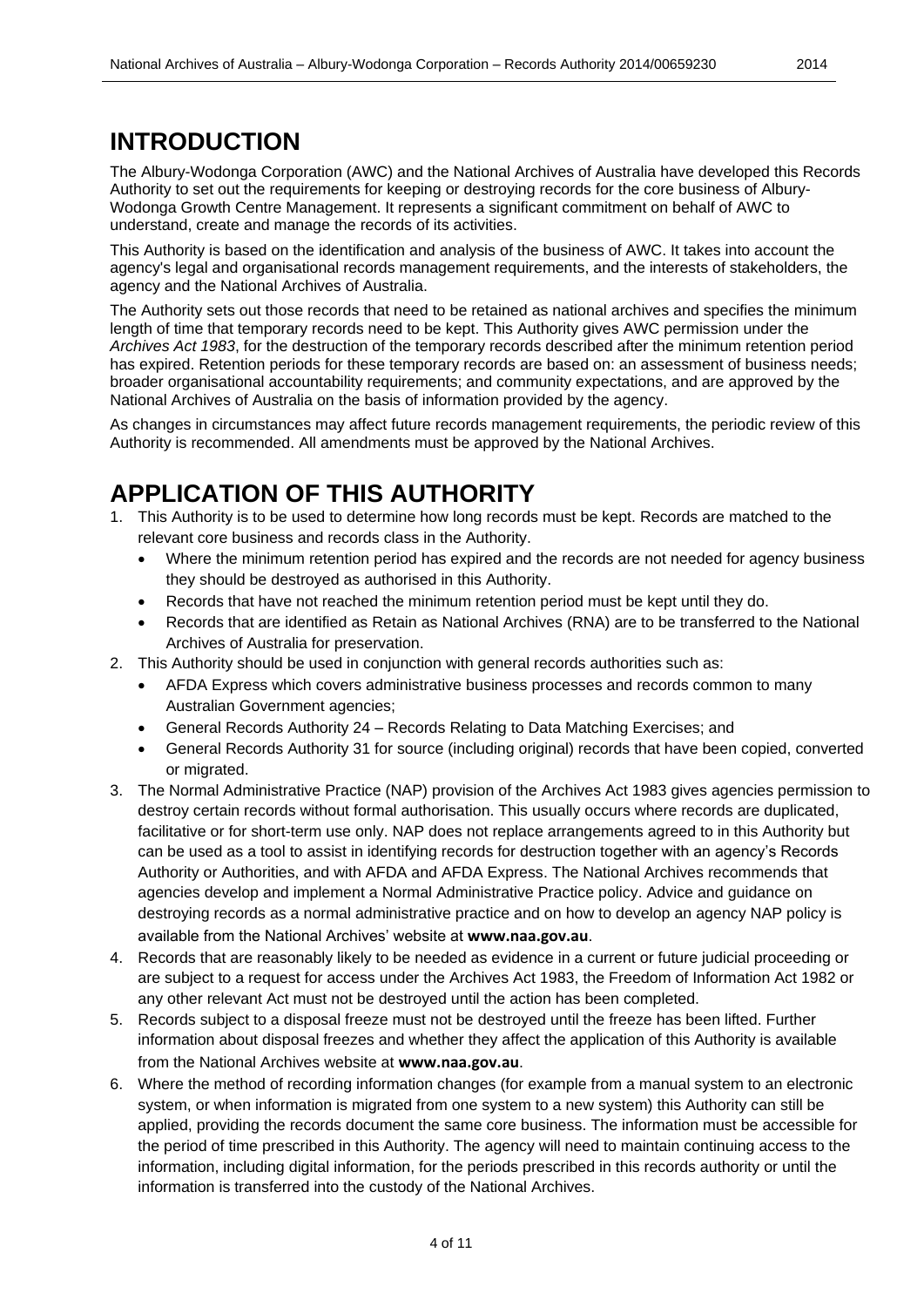- 7. In general, retention requirements indicate a minimum period for retention. AWC may extend minimum retention periods if it considers that there is an administrative need to do so, without further reference to the National Archives. Where AWC believes that its accountability will be substantially compromised because a retention period or periods are not adequate, it should contact the National Archives for review of the retention period.
- 8. Records coming within 'Retain as national archives' classes in this Authority have been determined to be part of the archival resources of the Commonwealth under Section 3C of the Archives Act 1983. The determination of Commonwealth records as archival resources of the Commonwealth obliges agencies to transfer the records to the National Archives when they cease to be current and, in any event, within 15 years of the records coming into existence, under Section 27 of the Archives Act 1983.
- 9. Records in the care of agencies should be appropriately stored, managed and preserved. Agencies need to meet this obligation to ensure that the records remain authentic and accessible over time. Under Section 31 of the Archives Act 1983, access arrangements are required for records that become available for public access including those records that remain in agency custody.
- 10. Appropriate arrangements should be made with the National Archives when records are to be transferred into custody. The National Archives accepts for transfer only those records designated as national archives.
- 11. Advice on how to use this Authority is available from the agency's records manager. If there are problems with the application of the Authority that cannot be resolved, please contact the National Archives.

### <span id="page-4-0"></span>**CONTACT INFORMATION**

For assistance with this authority or for advice on other records management matters, please contact the National Archives' Agency Service Centre.

| Queen Victoria Terrace            | Tel:     | (02) 6212 3610                  |
|-----------------------------------|----------|---------------------------------|
| Parkes ACT 2600                   |          | Fax: (02) 6212 3989             |
| PO Box 7425                       |          | Email: recordkeeping@naa.gov.au |
| Canberra Business Centre ACT 2610 | Website: | www.naa.gov.au                  |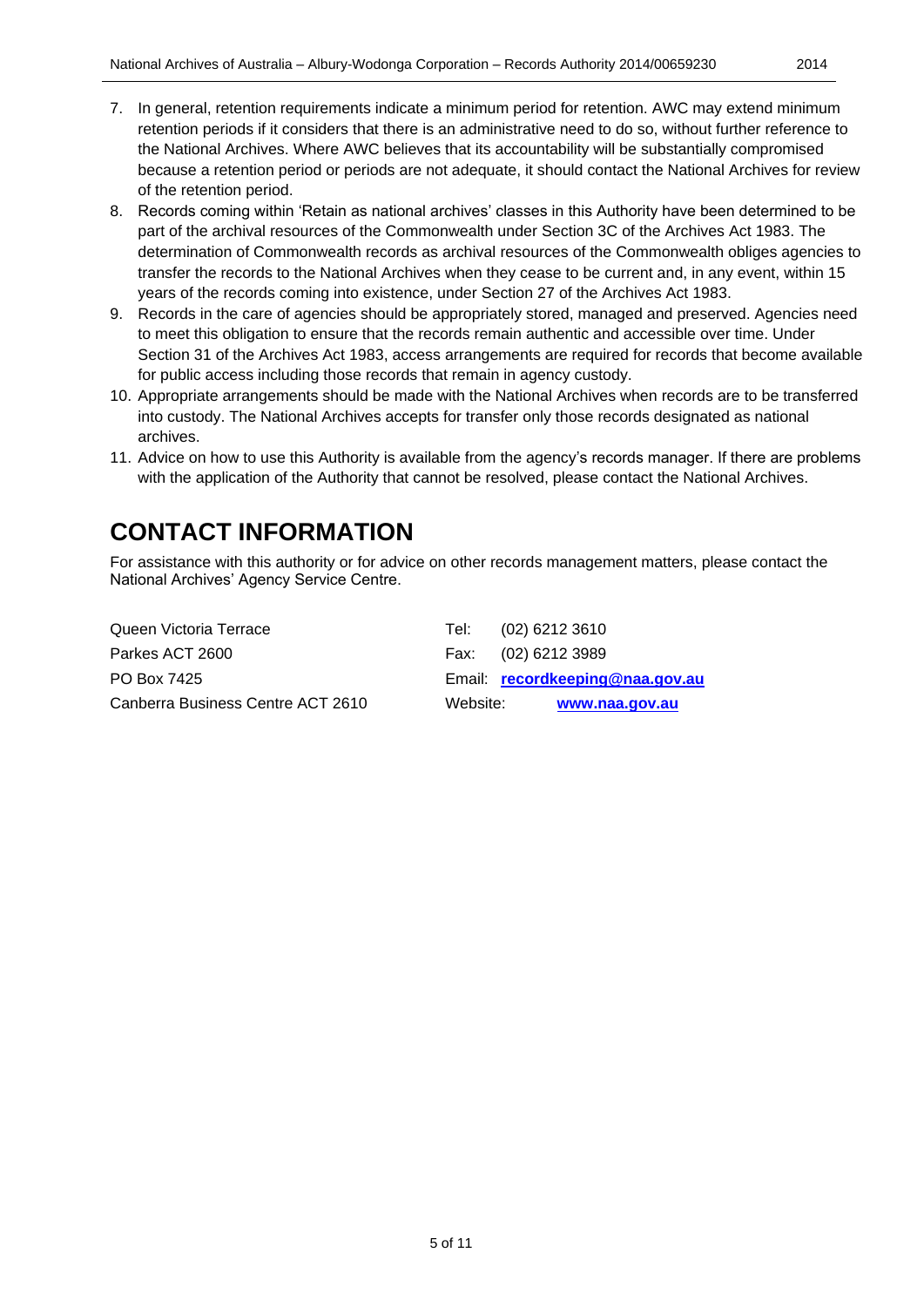## <span id="page-5-0"></span>**AUTHORISATION**

#### **RECORDS AUTHORITY 2014/00659230**

| Person to whom notice of<br>authorisation is given: | Mr Peter Veneris<br><b>Chief Executive Officer</b><br>Albury-Wodonga Corporation<br>620 Macauley Street<br>Albury NSW 2640 |
|-----------------------------------------------------|----------------------------------------------------------------------------------------------------------------------------|
|                                                     |                                                                                                                            |

| <b>Purpose:</b>     | Authorises arrangements for the disposal of records in accordance with<br>Section 24(2)(b) of the Archives Act 1983.                                                                            |
|---------------------|-------------------------------------------------------------------------------------------------------------------------------------------------------------------------------------------------|
|                     | Determines records classed as 'Retain as national archives' in this<br>Records Authority to be part of the archival resources of the<br>Commonwealth under Section 3C of the Archives Act 1983. |
|                     |                                                                                                                                                                                                 |
| <b>Application:</b> | All core business records relating to Albury-Wodonga Growth Centre<br>Management                                                                                                                |
|                     |                                                                                                                                                                                                 |

This authority gives permission for the destruction, retention or transfer to the National Archives of Australia of the records described. This authority will apply only with the consent of the agency currently responsible for the business documented in the records described.

### **Authorised by Date of issue:**

Anne Lyons 16 December 2014

Assistant Director-General

Government Information Assurance and Policy Branch

National Archives of Australia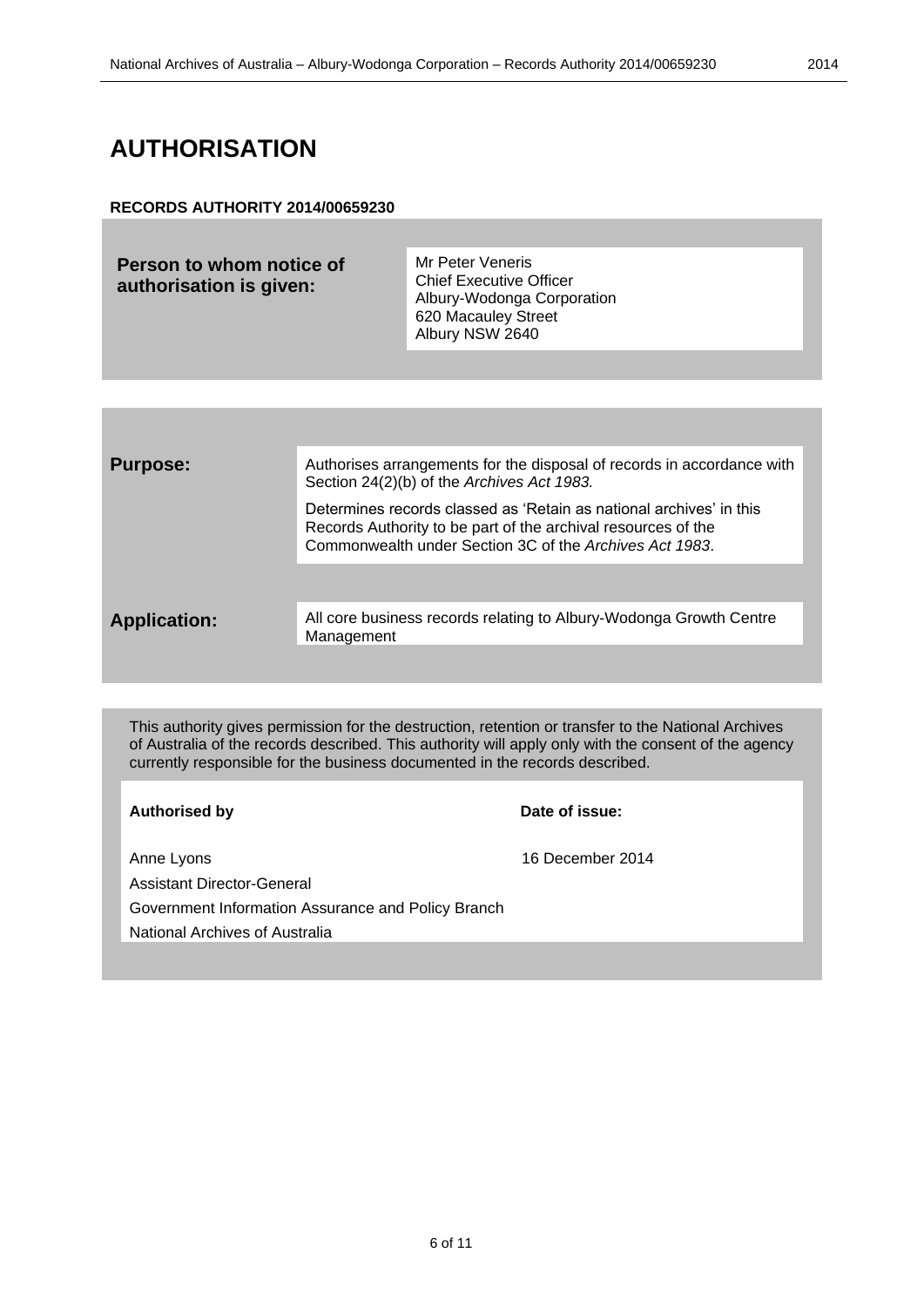<span id="page-6-0"></span>The core business of fostering, promoting and managing sustainable economic, social and physical development of the Albury-Wodonga region as a national growth centre. Includes the management and disposal of property.

The **core tasks** include:

- acquiring and disposing of designated property;
- strategic growth centre planning;
- planning, managing, evaluating and reviewing construction and development projects, including infrastructure and landscaping projects;
- gathering and managing environmental, technical and geospatial data;
- establishing, implementing, evaluating and reviewing programs, schemes and initiatives;
- conducting or commissioning research, studies, assessments and investigations;
- preparing and updating maps and plans;
- carrying out property valuations;
- leasing-out property;
- carrying out property inspections;
- receiving and/or providing advice and briefings;
- negotiating, establishing and reviewing agreements and financial arrangements;
- establishing, managing and participating in stakeholder committees, meeting and taskforces;
- collaborating, liaising and consulting with communities, government and private industries;
- marketing, promoting awareness and disseminating information about the growth centre, including through exhibitions and displays, information centres and visits and tours;
- preparing submissions and proposals to government or industry for regional development support and initiatives;
- developing and amending statutory planning instruments, including local environmental plans and development orders;
- receiving and processing statutory approvals, including development consents, easements, subdivisions, zoning and rezoning;
- varying or releasing covenants over property;
- monitoring and enforcing compliance with statutory planning requirements;
- property naming;
- operating the plant nursery, including plant propagation, dispatch and sales;
- managing appeals;
- compiling and keeping registers and other summary records;
- managing agency accreditation and associated compliance monitoring in accordance with industry standards;
- donating property.

The performance of the core business is supported by **general activities** such as:

- preparing and disseminating reports;
- developing and reviewing policies, procedures and guidelines;
- receiving and responding to complaints and enquiries;
- preparing and presenting speeches;
- arranging and managing conferences and seminars;
- receiving awards and honours in recognition of growth centre activities;
- making routine arrangements, such as for committees, meetings, taskforces, visits, and tours; and
- planning, conducting and facilitating audits.

#### *Cross references to AFDA Express Records Authority*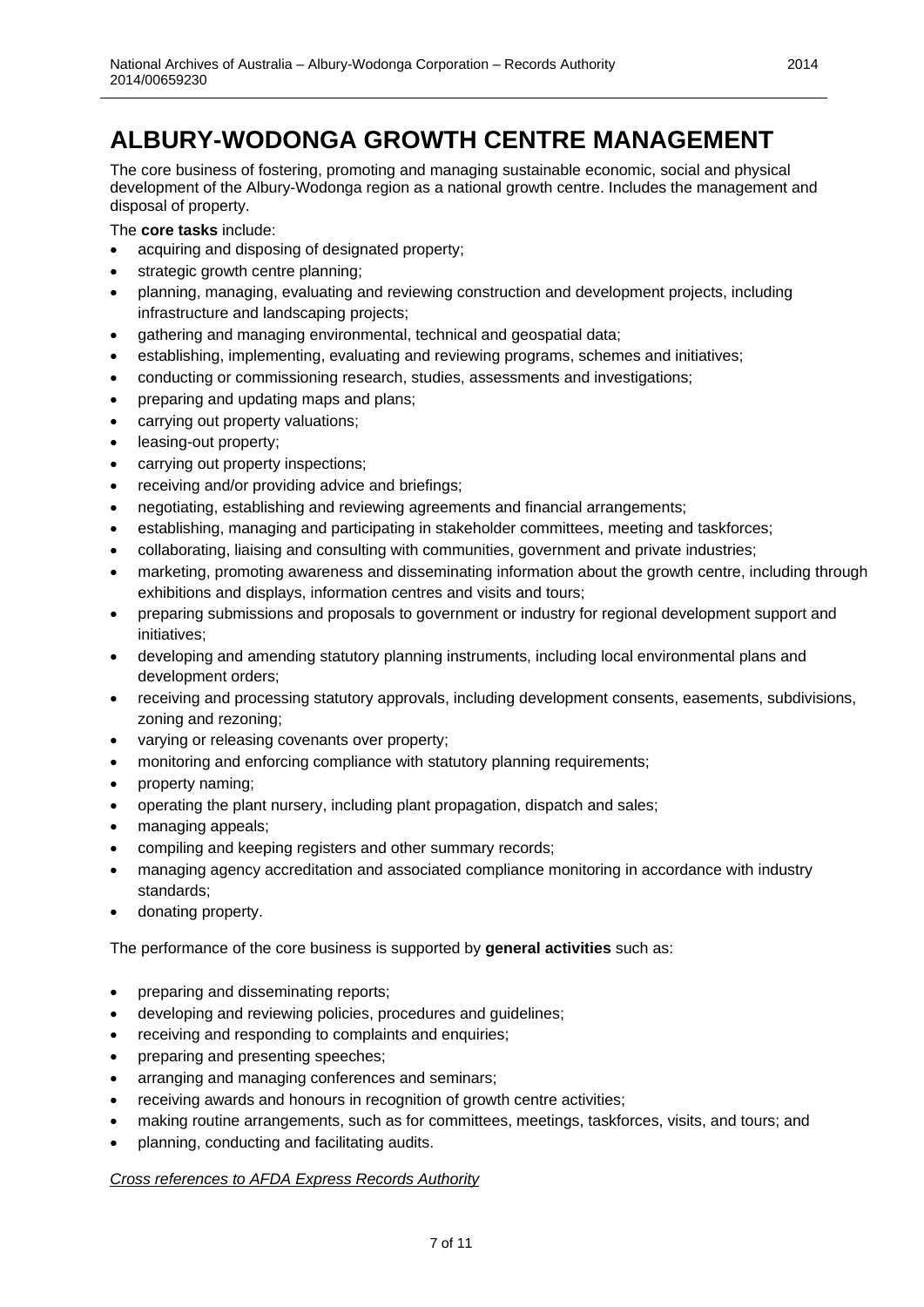*For property deeds and titles and all other matters relating to the maintenance and management of property, including property insurance, fit-outs, conservation work, restoration of contaminated land, the routine maintenance and upkeep of property following acquisition and maintenance policies and procedures, use PROPERTY MANAGEMENT.*

*For media releases, article, feature stories, and interviews concerning the growth centre project, events relating to the official opening of property, or awards conferred by the corporation, and managing public reaction to the organisation's policies, programs and services use COMMUNITY RELATIONS.*

*For the administration of grant funds received by the corporation, use FINANCIAL MANAGEMENT.*

*For agency submissions and advice to the portfolio Minister and Ministerial Council, and visits made by royalty, heads of state, representatives of other government agencies, and interstate and overseas governments, use GOVERNMENT RELATIONS.*

*For legal advice given and received on the interpretation of legislation, use LEGAL SERVICES.*

*For managing the acquisition of goods and services, including tendering and contracting arrangements (with the exception of tender registers), and the procurement of equipment and supplies, including laboratory equipment and nursery supplies use PROCUREMENT.* 

*For overall planning and reviewing performance to achieve the organisation's administrative objectives, use STRATEGIC MANAGEMENT.*

*Cross references to other records authorities*

*For the establishment and management of governing bodies such as boards and councils, use GOVERNING BODIES.*

*For management of the advisory bodies such as the Albury-Wodonga Land Disposal Advisory Committee, use ADVISORY BODIES.*

*For the establishment and winding-up of corporate entities set up to manage and/or administer growth centre activities, use ESTABLISHING & WINDING UP ENTITIES & COMPANIES.*

| Class no | <b>Description of records</b>                                                                                                                                                                                                                                                                                                                                                                                                                                                                                               | <b>Disposal</b><br>action         |
|----------|-----------------------------------------------------------------------------------------------------------------------------------------------------------------------------------------------------------------------------------------------------------------------------------------------------------------------------------------------------------------------------------------------------------------------------------------------------------------------------------------------------------------------------|-----------------------------------|
| 61695    | Records documenting:<br>$\bullet$<br>high-level strategies, plans and reports developed or commissioned by<br>the corporation which are subject to government level or media scrutiny,<br>or which have far reaching implications for the development and growth of<br>Albury-Wodonga. Includes final version, major drafts distributed for<br>stakeholder comment (including planning proposals), public submissions<br>and results of consultations, and supporting investigations, assessments,<br>studies and research; | Retain as<br>national<br>archives |
|          | developing, implementing and reviewing programs, schemes and<br>$\bullet$<br>initiatives which have substantial social, historical, environmental or<br>cultural significance to the growth centre. Includes initial proposals and<br>business cases, approvals, results of stakeholder consultations,<br>strategies, plans and frameworks, schemes and initiatives, and the<br>determination and allocation of funding for programs, schemes and<br>initiatives;                                                           |                                   |
|          | research, studies, assessments and investigations carried out or<br>$\bullet$<br>commissioned by the corporation. Includes final reports and findings,<br>summaries of survey results and key data and models required to<br>evidence research;                                                                                                                                                                                                                                                                             |                                   |
|          | master version of maps and plans prepared to support high-level growth-<br>٠<br>centre strategies, plans, reports, research, studies or assessments;                                                                                                                                                                                                                                                                                                                                                                        |                                   |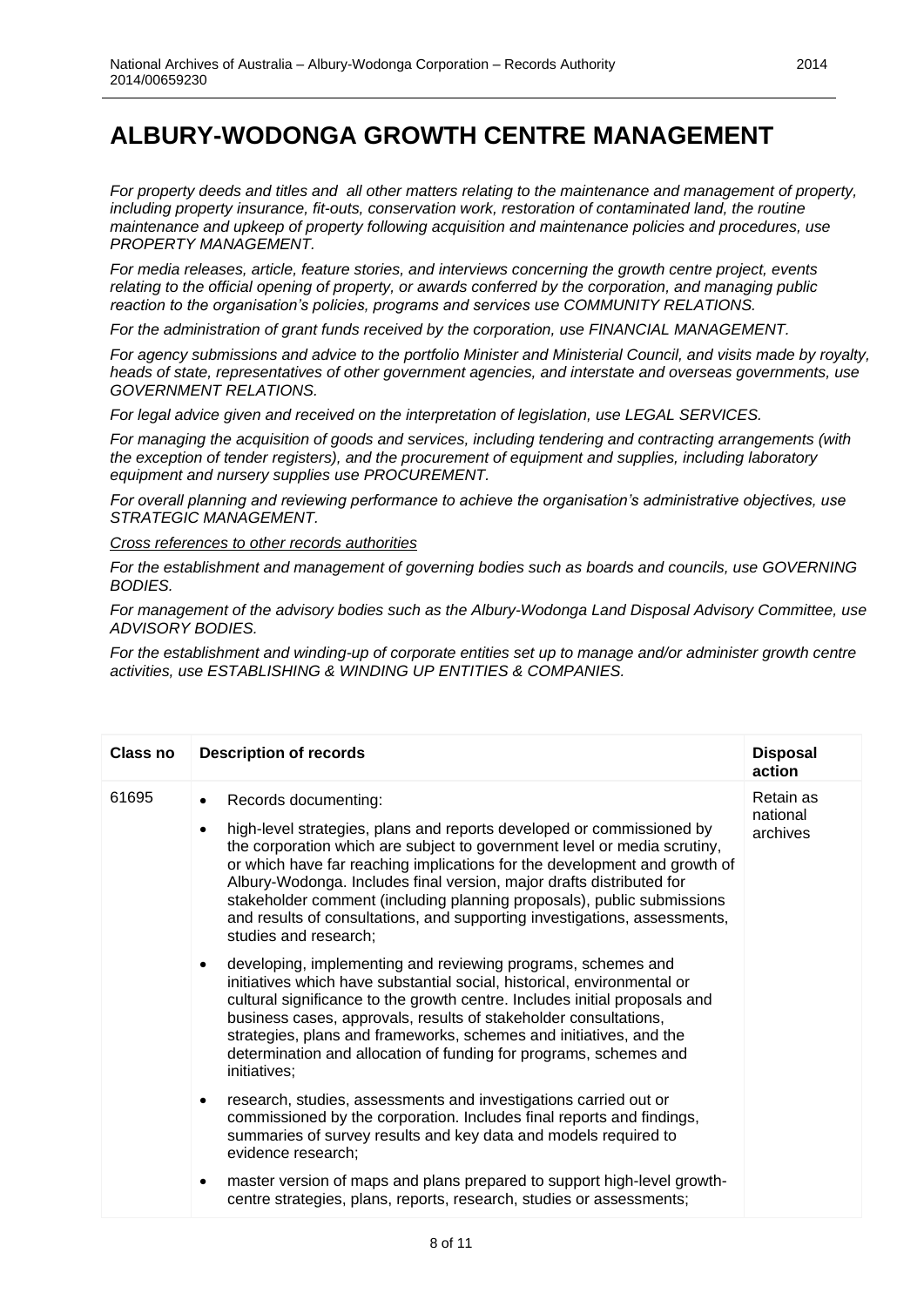| <b>Class no</b> | <b>Description of records</b>                                                                                                                                                                                                                                                                                                                                                                                   | <b>Disposal</b><br>action         |
|-----------------|-----------------------------------------------------------------------------------------------------------------------------------------------------------------------------------------------------------------------------------------------------------------------------------------------------------------------------------------------------------------------------------------------------------------|-----------------------------------|
|                 | high-level advice and briefings, such as ministerial or policy advice.<br>$\bullet$<br>Includes final versions of advice, position papers, opinions and briefings;                                                                                                                                                                                                                                              |                                   |
|                 | final versions of significant agreements, financial arrangements and<br>$\bullet$<br>supporting documents such as intergovernmental agreements, inter-<br>agency memoranda of understanding, joint-venture development<br>agreements with private and public sector entities, and agreements and<br>arrangements which establish significant financial assistance/funding<br>arrangements;                      |                                   |
|                 | high-level internal or external committees, meetings, taskforces and<br>$\bullet$<br>similar working groups set up to discuss and/or determine policy, or<br>strategic regional planning and development activities, programs and<br>initiatives, where the corporation provides the chair, secretariat, or is the<br>Commonwealth's main representative;                                                       |                                   |
|                 | high-level collaboration, liaison and consultation with regional<br>$\bullet$<br>communities, government and the private sector to support and sustain<br>services, businesses, industry and residents in regional areas;                                                                                                                                                                                       |                                   |
|                 | final version of marketing and awareness materials for major campaigns<br>$\bullet$<br>that promote growth centre policies, programs, projects, schemes and<br>initiatives and development opportunities, including marketing<br>publications such as investor guides;                                                                                                                                          |                                   |
|                 | final version of high-level submissions and proposals to government and<br>$\bullet$<br>industry which are controversial or the subject of considerable public<br>debate;                                                                                                                                                                                                                                       |                                   |
|                 | appeals against decisions and activities of the corporation which are<br>$\bullet$<br>considered significant, controversial, where precedents are set, or which<br>attract significant public or media attention;                                                                                                                                                                                               |                                   |
|                 | high-level policies, procedures and guidelines used to control, guide and<br>$\bullet$<br>inform planning and development activities, projects and programs.<br>Includes final version, major drafts, public submissions and results of<br>stakeholder consultations, and final versions of supporting research and<br>studies;                                                                                 |                                   |
|                 | significant donations made by the corporation which are of ongoing value<br>and national significance;                                                                                                                                                                                                                                                                                                          |                                   |
|                 | final versions of speeches and presentations made by the Minister or<br>$\bullet$<br>senior staff at major public or industry events, conferences, workshops,<br>seminars or other forums;                                                                                                                                                                                                                      |                                   |
|                 | final versions of proceedings and reports of public conferences and<br>$\bullet$<br>seminars hosted by the corporation; and                                                                                                                                                                                                                                                                                     |                                   |
|                 | significant awards and honours received by the corporation.                                                                                                                                                                                                                                                                                                                                                     |                                   |
| 61696           | Records documenting:<br>acquisition and disposal of property (including land) that is of national<br>٠<br>historical or cultural significance such as environmentally sensitive land,<br>or those requiring Ministerial approval. Includes property investigations,<br>assessments and reports, valuations, images, maps and photographs,<br>notices of certificates of acquisition and sale, consultations and | Retain as<br>national<br>archives |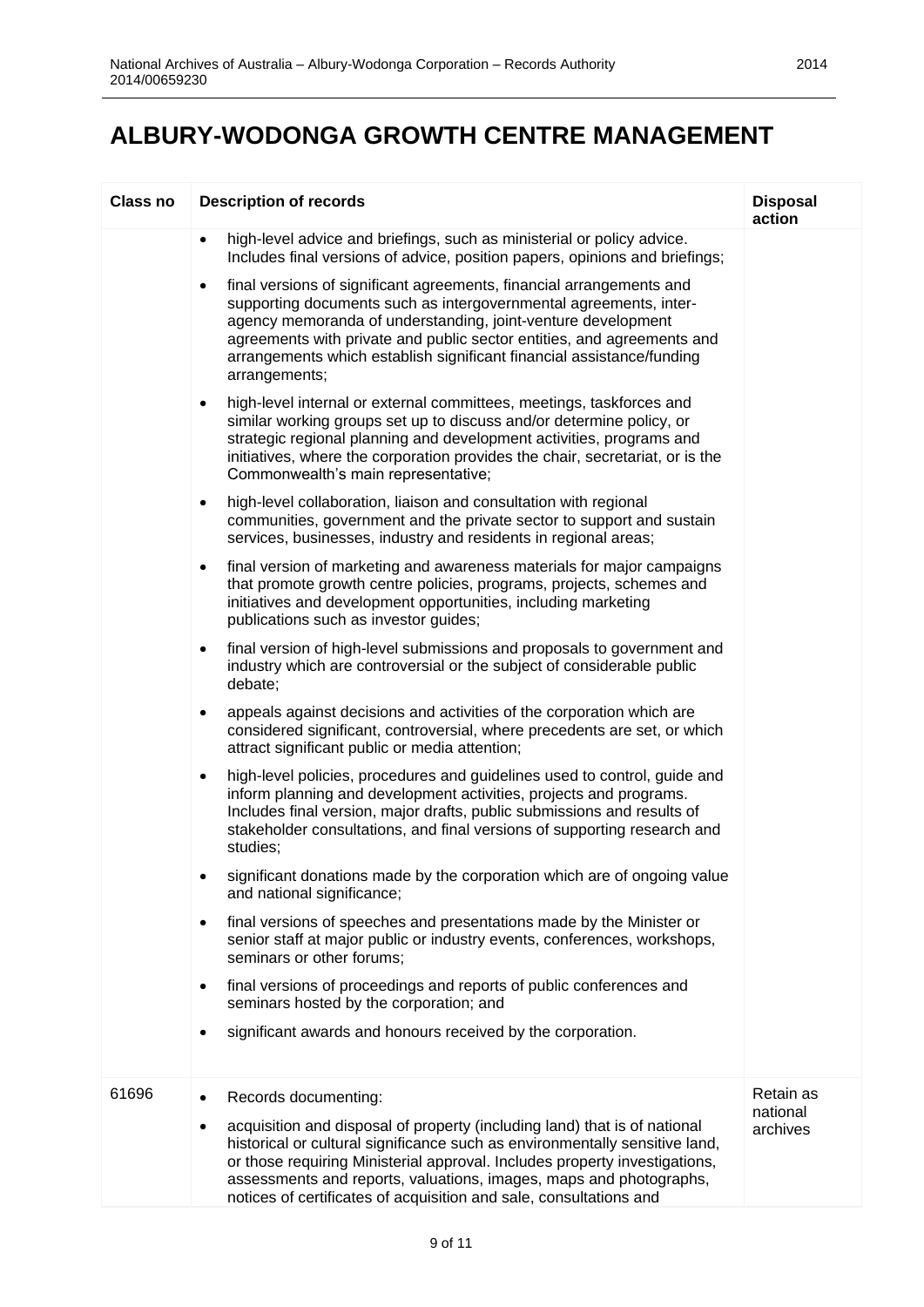| <b>Class no</b> | <b>Description of records</b>                                                                                                                                                                                                                                                                                                                                                                                                                                                                                                                                                                          | <b>Disposal</b><br>action |
|-----------------|--------------------------------------------------------------------------------------------------------------------------------------------------------------------------------------------------------------------------------------------------------------------------------------------------------------------------------------------------------------------------------------------------------------------------------------------------------------------------------------------------------------------------------------------------------------------------------------------------------|---------------------------|
|                 | negotiations with property owners and purchasers, and final contracts and<br>agreements relating to the purchase or sale;                                                                                                                                                                                                                                                                                                                                                                                                                                                                              |                           |
|                 | developing, implementing and reviewing statutory planning controls and<br>$\bullet$<br>instruments, such as Local Environmental Plans, Development Control<br>Plans and Development Orders. Includes final version, ministerial<br>approvals, major drafts and summaries of submissions and objections;                                                                                                                                                                                                                                                                                                |                           |
|                 | summary information including registers and similar records providing<br>$\bullet$<br>consolidated property or project information, such as land, real estate,<br>lease registers, land sale and disposal registers, registers of statutory<br>planning approvals and consents, and summaries of successful tenders<br>and contracts for major projects;                                                                                                                                                                                                                                               |                           |
|                 | processing of approved zoning applications, including associated studies,<br>$\bullet$<br>determinations and certified maps and plans;                                                                                                                                                                                                                                                                                                                                                                                                                                                                 |                           |
|                 | processing of applications (approved or refused) for major subdivisions,<br>٠<br>including associated maps and plans, and statements of compliance;                                                                                                                                                                                                                                                                                                                                                                                                                                                    |                           |
|                 | processing of applications for development consent (approved or refused)<br>٠<br>for major construction or development projects, or for works on land or<br>property of national historical significance, including associated reports<br>and statements, decision notices and orders, and maps and plans;                                                                                                                                                                                                                                                                                             |                           |
|                 | naming of streets, estates, parks, reserves, including suggestions,<br>$\bullet$<br>objections and notifications;                                                                                                                                                                                                                                                                                                                                                                                                                                                                                      |                           |
|                 | major construction and development projects (including major renovation<br>٠<br>or restoration projects) either managed by the corporation, or where the<br>corporation provided significant support and assistance, which have<br>substantial social, historical, environmental or cultural significance to the<br>growth centre or involve properties of national significance. Includes<br>proposals, feasibility studies, approvals, assessment reports,<br>photographs, maps and plans, results of stakeholder consultations, joint<br>venture arrangements, and progress and completion reports; |                           |
|                 | key environmental, technical and geospatial datasets gathered for the<br>$\bullet$<br>purpose of informing and supporting evidence based decision making<br>processes. Includes water, soil and air quality data used to monitor the<br>environment during growth centre development, and spatial data detailing<br>the unique physical, social and economic attributes of the region,<br>including datasets retained in geospatial information systems. Includes<br>associated information about the data fields (eg data dictionaries and data<br>repositories);                                     |                           |
|                 | master versions of information resources prepared or commissioned by<br>the corporation and disseminated to external stakeholders that provide<br>key summarised information about the growth centre project or the<br>activities of the corporation, such as bulletins, newsletters, brochures and<br>information kits. Includes the master set of street maps produced and sold<br>by the corporation; and                                                                                                                                                                                           |                           |
|                 | major or controversial exhibitions and displays. Includes final version of<br>٠<br>plans, designs, layouts and concepts, display models, photographs of the<br>exhibition or display and associated evaluation and review reports.                                                                                                                                                                                                                                                                                                                                                                     |                           |